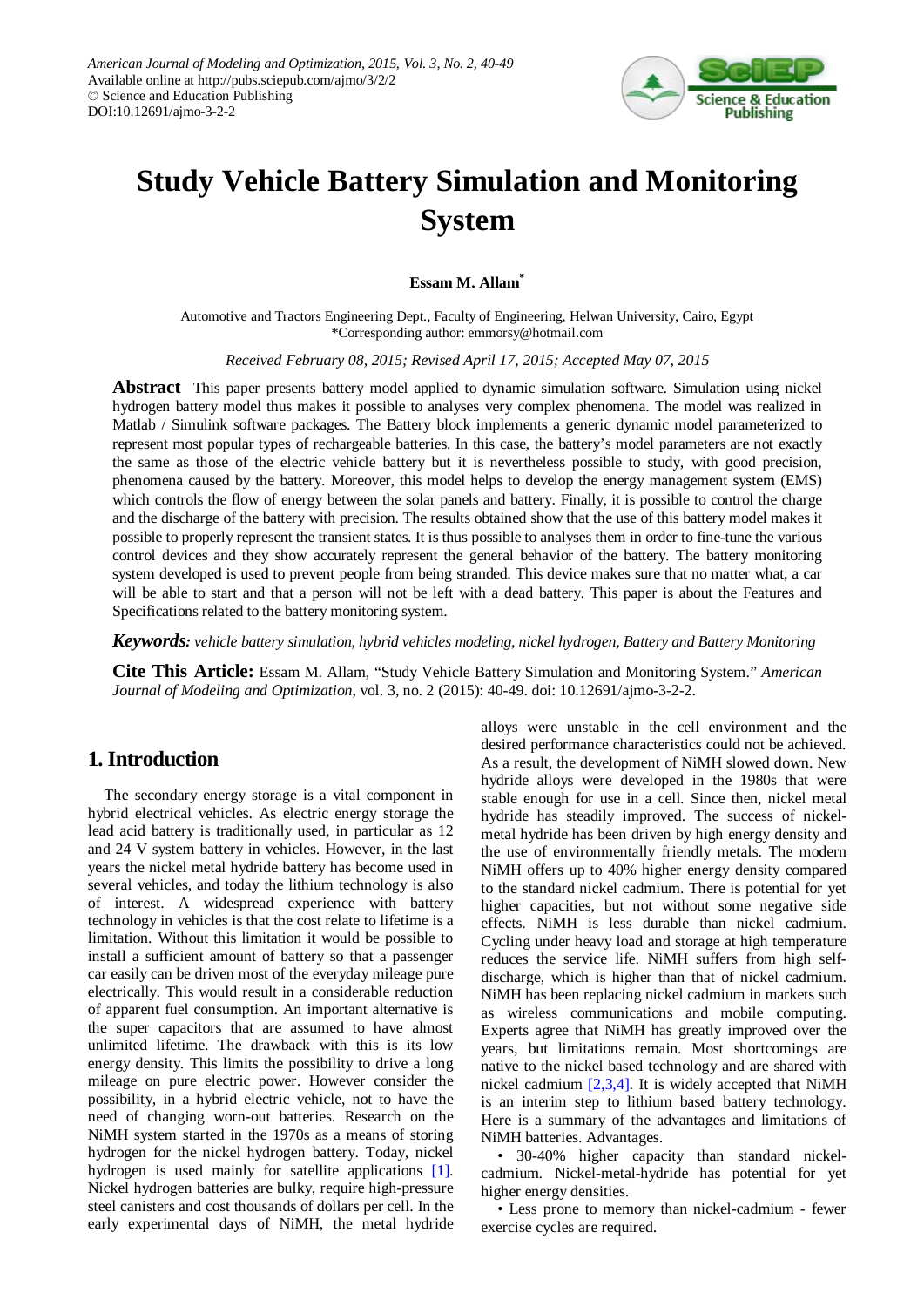• Simple storage and transportation - transport is not subject to regulatory control.

• Environmentally friendly - contains only mild toxins; profitable for recycling.

#### **Limitations**

• Limited service life - the performance starts to deteriorate after 200-300 cycles if repeatedly deeply cycled.

• Relatively short storage of three years. Cool temperature and a partial charge slows aging down.

• Limited discharge current - although nickel-metalhydride is capable of delivering high discharge currents, heavy load reduces the battery's cycle life.

• More complex charge algorithm needed - nickelmetal-hydride generates more heat during charge and requires slightly longer charge times than nickel8 cadmium. Trickle charge settings are critical because the battery cannot absorb overcharge.

• High self-discharge - typically 50% higher than nickel-cadmium.

• Performance degrades if stored at elevated temperatures - nickel-metal hydride should be stored in a cool place at 40% state-of-charge.

• High maintenance - nickel-metal hydride requires regular full discharge to prevent crystalline formation. nickel-cadmium should be exercised once a month, nickelmetal-hydride once in every 3 months [\[5\].](#page-9-2)

#### **2. Basic Operation of Ni-MH**

The basics of the nickel hydrogen battery (Ni-MH cell) are based on its ability to absorb, release and transfer hydrogen between the electrodes. The success of NiMH technology comes from their rare earth metal alloys used in the negative electrode, which contributes to larger volume available for the positive electrode. This is the primary reason for higher capacity and longer service life over competing technologies. Ni-MH battery is an alkaline battery and it has an aqueous electrolyte (potassium hydroxide, KOH). Rechargeable alkaline batteries are dominant in the market for several technical reasons, such as high electrolyte conductivity (good for high power applications), operation over a wide range of temperature and higher energy density, which results in lower cost per watt-hour. The electrolyte has a very high conductivity, due to its aqueous solution, and it doesn't take part in the process to any significant extent. The concentration of the electrolyte remains rather constant over the charge and discharge process. Due to this the resistance of the cell also remains almost constant over the SOC range. This leads to a battery with high power performance and long cycle life. The NiMH cells active materials are made of metal alloys or metallic oxides that are good conductors in a charged state. The nickel oxide hydroxide electrode exchanges a proton only in the charge-discharge process and the electron transfer is very quick. This corresponds to a high power capacity. The small change in size of the electrode during charge and discharge also results in greater mechanical stability and therefore longer cycle life [\[6\].](#page-9-3) 

#### **3. Battery Model**

The model in this thesis is decided to be similar for both Li-ion and for Ni-MH but with different values of the components. This is possible due to that this model models the most relevant features of the batteries such as diffusion and polarization. It is also assumed that the state of charge should be held between 20% and 80% where these batteries are quite linear. [Figure 1](#page-1-0) and [Figure 2](#page-1-1) illustrates the equivalent circuit of the model.

<span id="page-1-0"></span>

**Figure 1.** Battery model

<span id="page-1-1"></span>

**Figure 2.** Charge and discharge curves for NiMH

This model is implemented with blocks in Matlab / Simlink. It could also be done with an s-function in order to make it more flexible e.g. make it easier to change the equivalent circuit to a different one and to have multiple input/output ports. The drawback with this model is that it doesn't take into account all the specific electrochemical features of the batteries but only the most common ones. For example it doesn't models the hysteresis effects of the batteries. This is more essential in the Ni-MH technology. The hysteresis effect of the battery is shown in [Figure 2](#page-1-1) This effect shouldn't be very hard to implement in the model, it is only to use one resistor for charge and another for discharge. The problem is to find the values of the 25 components. Fitting a curve by the "cut-and-try" principle could do it. However this isn't very accurate for different conditions. It is much better with values that are tested and measured at different SOC and temperatures. This is a big problem when modeling a chemical cell because all suppliers are very cautious with whom they are sharing their information. This is probably because of that the battery market is in a research era right now. Therefore it is very seldom that they supply any other than their customer with data of the battery (and sometimes not even them). This model was converted into a state space model in order to implement it into a vehicle simulation program called Advisor. The Battery block implements a generic dynamic model parameterized to represent most popular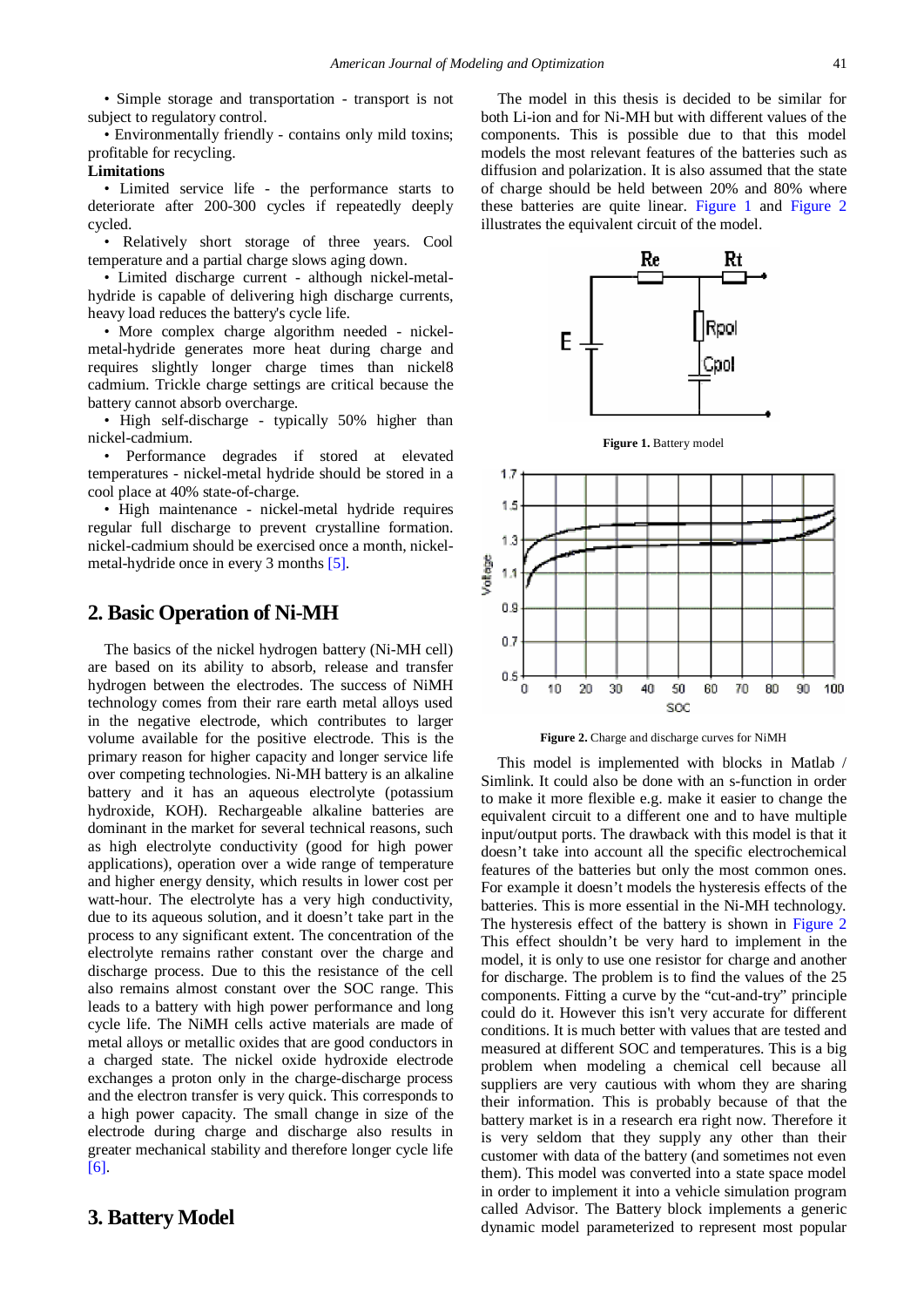types of rechargeable batteries [\[7\].](#page-9-4) The equivalent circuit of the battery is shown Figures 3



Figure 3. The equivalent circuit of the battery

Where:

 $E = No$  load voltage  $(V)$  $E0 =$ Constant voltage (V)  $K =$  Polarization voltage  $(V)$ Q = Battery capacity (Ah)  $A =$  Exponential voltage  $(V)$  $B = Exponential capacity (Ah)-1.$ 

## **3.1. Lead-Acid Model**

$$
Discharge model (i^* > 0)
$$

$$
f_1(it, i^*, Exp)
$$
  
=  $E_0 - K \cdot \frac{Q}{Q - it} \cdot i^* - K \cdot \frac{Q}{Q - it} \cdot it$  (1)  
+  $Laplace^{-1} \left( \frac{Exp(s)}{Sel(s)} \cdot 0 \right)$ .

$$
Change Model (i^* < 0)
$$

$$
f_2(it, i^*, Exp)
$$
  
=  $E_0 - K \cdot \frac{Q}{it - 0.1Q} \cdot i^* - K \cdot \frac{Q}{Q - it} \cdot it$  (2)  
+  $Laplace^{-1} \left( \frac{Exp(s)}{Sel(s)} \cdot \frac{1}{s} \right).$ 

## **3.2. Lithium-Ion Model**

Discharge Model  $(i^* > 0)$ 

$$
f_1(ii, i^*, i)
$$
  
=  $E_0 - K \cdot \frac{Q}{Q - it} \cdot i^* - K \cdot \frac{Q}{Q - it} \cdot it$  (3)  
+  $A \exp(-B \cdot it)$ .

**Charge Model (i\* < 0)** 

$$
f_2(it, i^*, i)
$$
  
=  $E_0 - K \cdot \frac{Q}{it - 0.1Q} \cdot i^* - K \cdot \frac{Q}{Q - it} \cdot it$  (4)  
+  $A \exp(-B \cdot it)$ .

## **3.3. Nickel-Cadmium and Nickel-Metal-Hydride Model**

Discharge Model ( $i^* > 0$ )

$$
f_1(it, i^*, i, Exp)
$$
  
=  $E_0 - K \cdot \frac{Q}{Q - it} \cdot i^* - K \cdot \frac{Q}{Q - it} \cdot it$  (5)  
+  $Laplace^{-1} \left( \frac{Exp(s)}{Sel(s)} \cdot 0 \right)$ .

**Charge Model (i\*< 0)** 

$$
f_2\left(it, i^*, i, Exp\right)
$$
  
=  $E_0 - K \cdot \frac{Q}{|it| - 0.1 \cdot Q} \cdot i^* - K \cdot \frac{Q}{Q - it} \cdot it$  (6)  
+  $Laplace^{-1}\left(\frac{Exp(s)}{Sel(s)} \cdot \frac{1}{s}\right)$ ,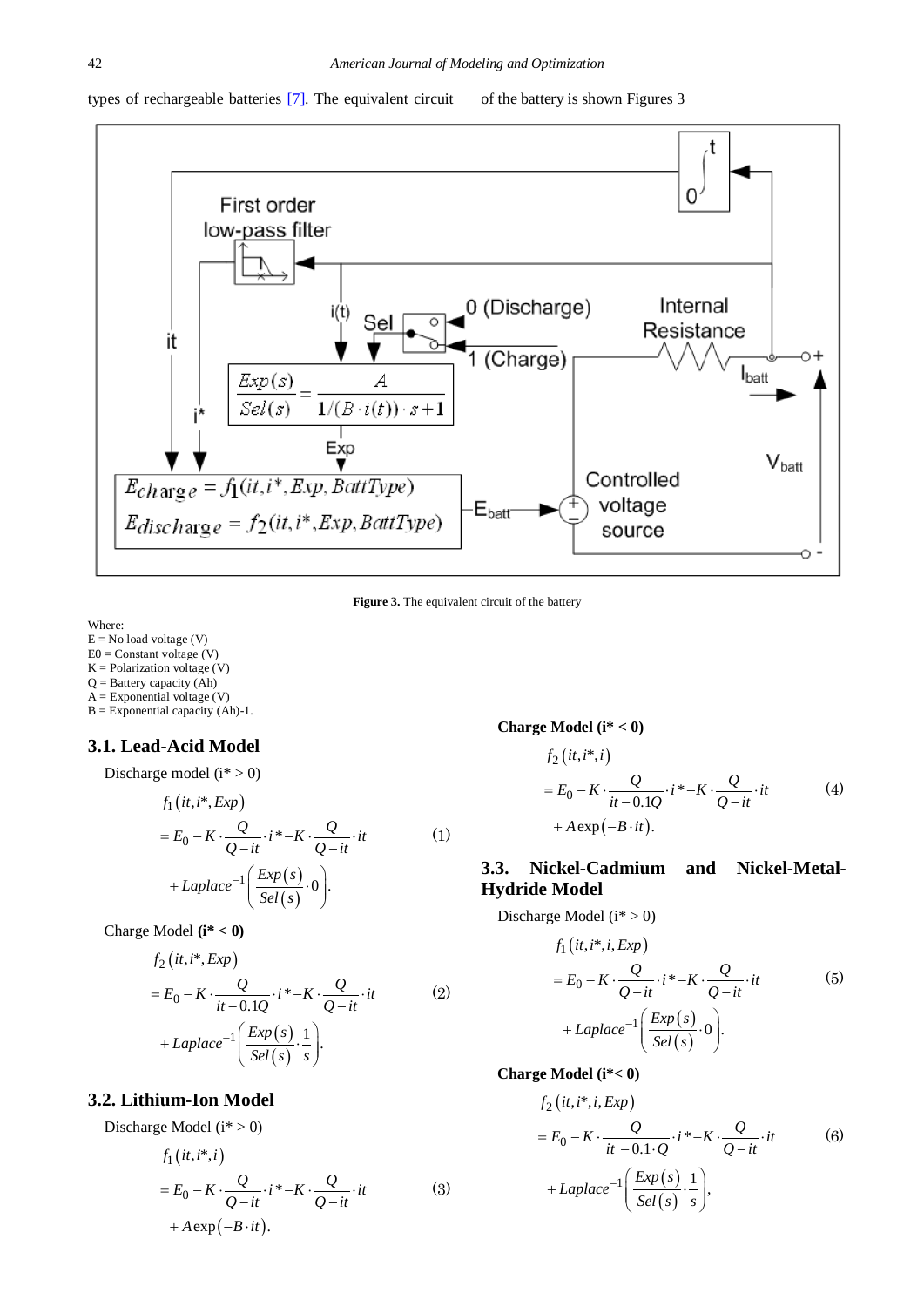$E_{Batt}$  = Nonlinear voltage (V)  $E_0 =$ Constant voltage (V)  $Exp(s) = Exponential zone dynamics (V)$  $Sel(s)$  = Represents the battery mode.  $Sel(s) = 0$  during battery discharge,  $Sel(s) = 1$  during battery charging.  $K =$  Polarization constant (Ah–1) or Polarization resistance (Ohms)  $i^*$  = Low frequency current dynamics (A)

<span id="page-3-0"></span> $i =$  Battery current  $(A)$ 

- $it = Extracted capacity (Ah)$
- $Q =$ Maximum battery capacity (Ah)
- $A = Exponential voltage (V)$

B = Exponential capacity (Ah)−1 The parameters of the equivalent circuit as [Figure 4](#page-3-0) can be modified to represent a particular battery type, based on its discharge characteristics. A typical discharge curve is composed of three sections, as shown in the next figure:



**Figure 4.** Typical discharge characteristics

The first section represents the exponential voltage drop when the battery is charged. Depending on the battery type, this area is more or less wide. The second section represents the charge that can be extracted from the battery until the voltage drops below the battery nominal voltage. Finally, the third section represents the total discharge of the battery, when the voltage drops rapidly [\[1\].](#page-9-0) When the battery current is negative, the battery will recharge following a charge characteristic as shown below [Figure 5.](#page-3-1)

<span id="page-3-1"></span>



The parameters of the model are deduced from discharge characteristics and assumed to be the same for charging. The Exp(s) transfer function represents the hysteresis phenomenon for the Lead-Acid, NiCD and NiMH batteries during charge and discharge cycles. The exponential voltage increases when battery is charging, no matter the SOC of the battery. When the battery is discharging, the exponential voltage decreases immediately shown [Figure 6.](#page-4-0)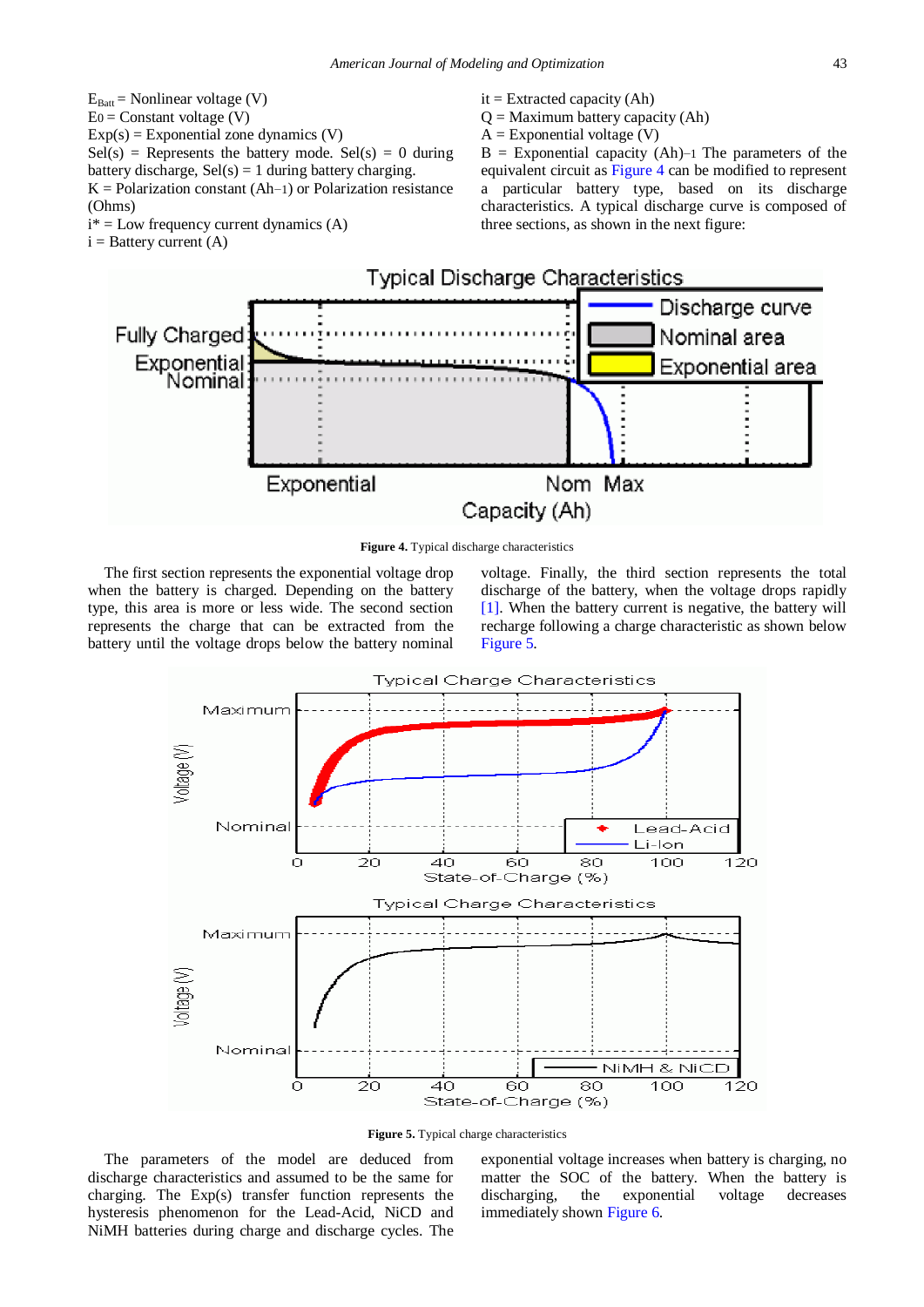<span id="page-4-0"></span>

**Figure 6.** Exponential zone for lead –acid, NI-MH and NiCD

#### **3.4. Block Inputs and Outputs**

The Simulink output of the block is a vector containing three signals. You can demulti plex these signals by using the Bus Selector block provided in the Simulink library.

| Signal     | <b>Definition</b>                                                                                                                                                                                                                              | <b>Units</b>     |
|------------|------------------------------------------------------------------------------------------------------------------------------------------------------------------------------------------------------------------------------------------------|------------------|
| <b>SOC</b> | The State-Of-Charge of the battery (between 0 and 100%). The SOC for a<br>fully charged battery is 100% and for an empty battery is 0%. The SOC is<br>calculated as:<br>$\boxed{SOC = 100 \Bigg( 1 - \frac{1}{Q} \int_0^t i(t) \, dt \Bigg).}$ | $\frac{0}{0}$    |
|            |                                                                                                                                                                                                                                                |                  |
| Current    | The Battery current                                                                                                                                                                                                                            | $\boldsymbol{A}$ |
|            | Voltage The Battery voltage                                                                                                                                                                                                                    | V                |

## **4. Modelling and Simulation of Vehicle Nickel Hydrogen Battery (NiMH)**

#### **4.1. Model Validation**

Experimental validation of the model shown a maximum error of 5% (when SOC is between 10% and 100%) for charge (current between 0 and 2C) and discharge (current between 0 and 5C) dynamics.

#### **4.2. Model Assumptions**

• The internal resistance is supposed constant during the charge and the discharge cycles and doesn't vary with the amplitude of the current.

• The parameters of the model are deduced from discharge characteristics and assumed to be the same for charging.

• The capacity of the battery doesn't change with the amplitude of current (No Peukert effect).

• The model doesn't take the temperature into account.

• The Self-Discharge of the battery is not represented. It can be represented by adding a large resistance in parallel with the battery terminals.

• The battery has no memory effect.

#### **Limitations**

• The minimum no-load battery voltage is 0 volt and the maximum battery voltage is equal to 2\*E0.

• The minimum capacity of the battery is 0 Ah and the maximum capacity is Qmax.

#### **4.3. The Simulation Produces the Followings Results**

The power battery example illustrates a 200 volts, 6.5 Ah NiMH battery connected to a constant load of 50 A. The DC machine is connected in parallel with the load and operates at no load torque. When the State-Of-Charge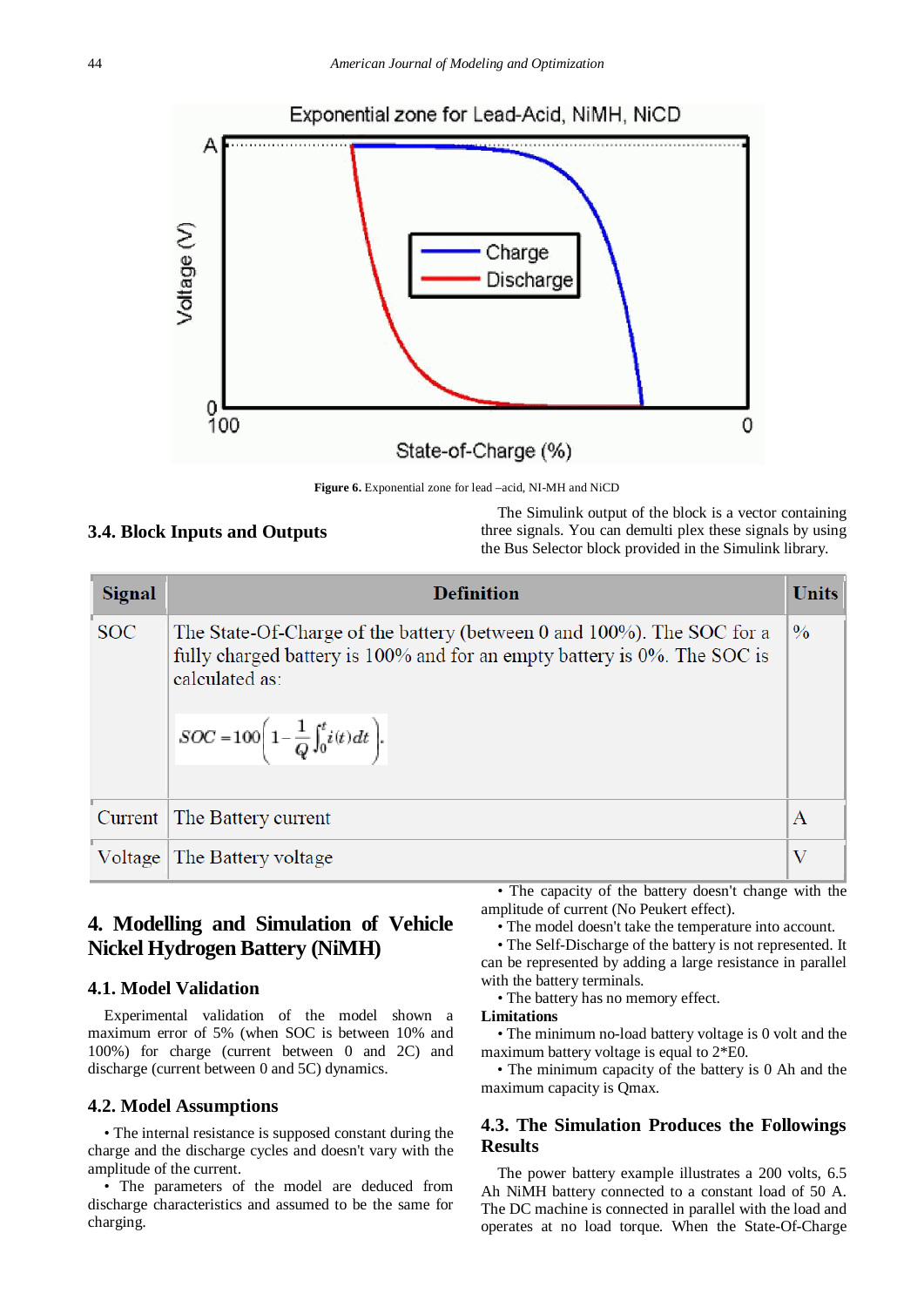(SOC) of the battery goes under 0.4 (40%), a negative load torque of 200 Nm is applied to the machine so it acts as a generator to recharge the battery. When the SOC goes over 80%, the load torque is removed so only the battery supplies the 50 amps load shown in [Figure](#page-4-0) 6.

<span id="page-5-0"></span>

**Figure 7.** Simulation Model in SIMULINK for Vehicle nickel hydrogen battery (NiMH)

## **5. Simulation Results**

#### **5.1. Description**

The battery is connected to a constant load of 50 Amps. The DC machine is connected in parallel with the load and operates at no load torque. When the State-Of-Charge (SOC) of the battery goes under 0.4 (40%), a negative load torque of 200 Nm is applied to the machine so it acts as a generator to recharge the battery. When the SOC goes over 80%, the load torque is removed so only the battery supplies the 50 amps load. Battery voltage, SOC, Motor speed and Motor current signals are available at the output of the block [Figure 7.](#page-5-0)



**Figure 8.** Description of Full Vehicle Simulation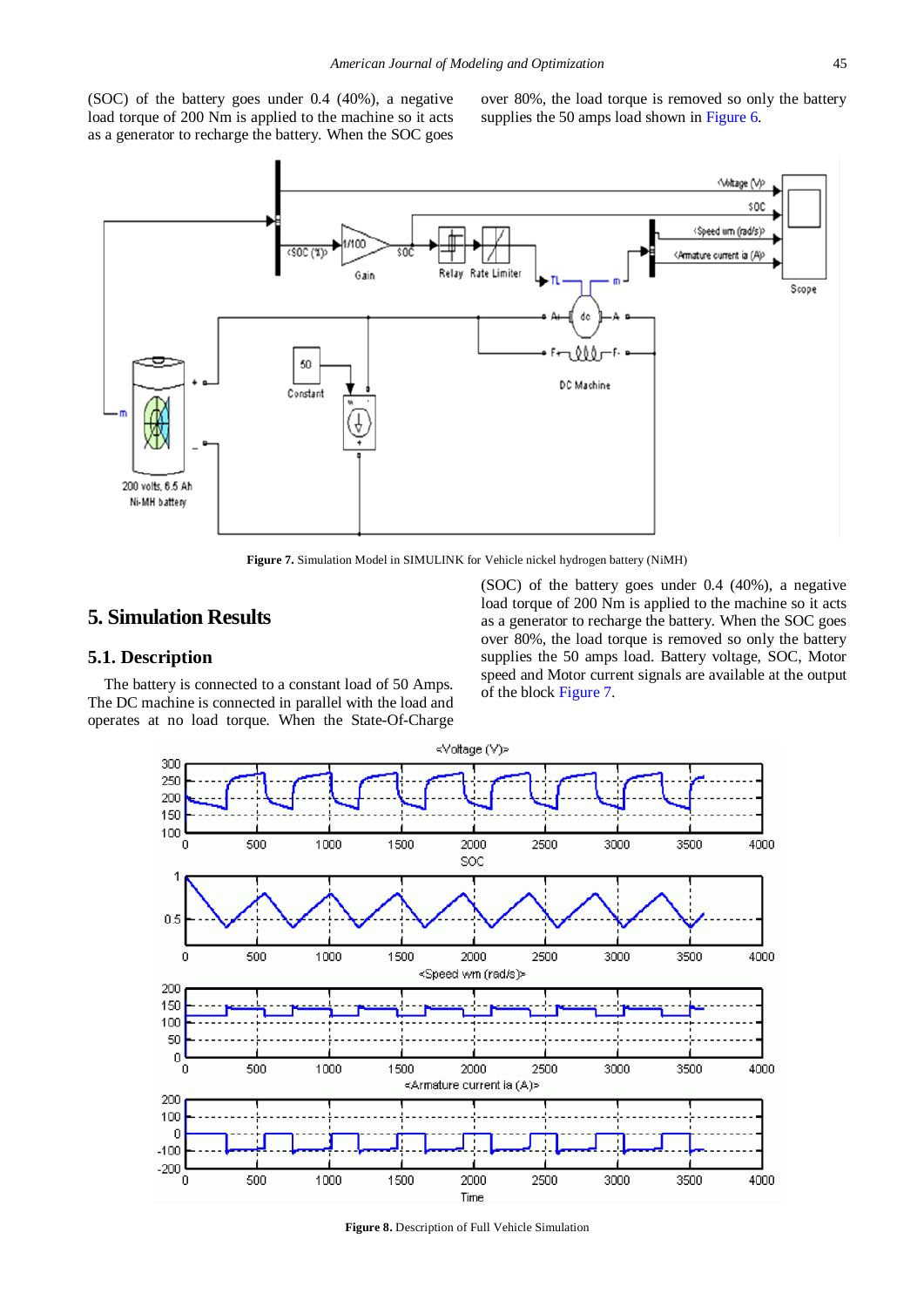<span id="page-6-0"></span>

**Figure 9**. The simulation results

#### **5.2. Simulation**

At  $t = 0$  s, the DC machine is started with the battery power. The speed increases to 120 rad/s. The battery is also discharged by the constant DC load of 50 amps. At t  $= 280$  s, the SOC drops under 40%. A mechanical torque of -200 Nm is applied to the machine so it acts as a generator and provides a current of 100 amps. Hence, 50 amps goes to the load and 50 amps goes to recharge the battery. At  $t = 500$  s, the SOC goes over 80%. The

mechanical torque is removed and the machine operates free. And the cycle restarts.

## **6. Battery Monitoring System Using Microcontroller**

In this paper, the dynamic battery model that was used will be introduced and explored.

<span id="page-6-1"></span>

**Figure 10.** Measurement device and Voltage simulator

The methodology utilized in modeling 12V lead-acid batteries will then be detailed. As all practitioners of battery engineering know, the equations and values provided by models have great variability. Data obtained from one battery test will yield parameters that may differ greatly from data obtained from a slightly different test.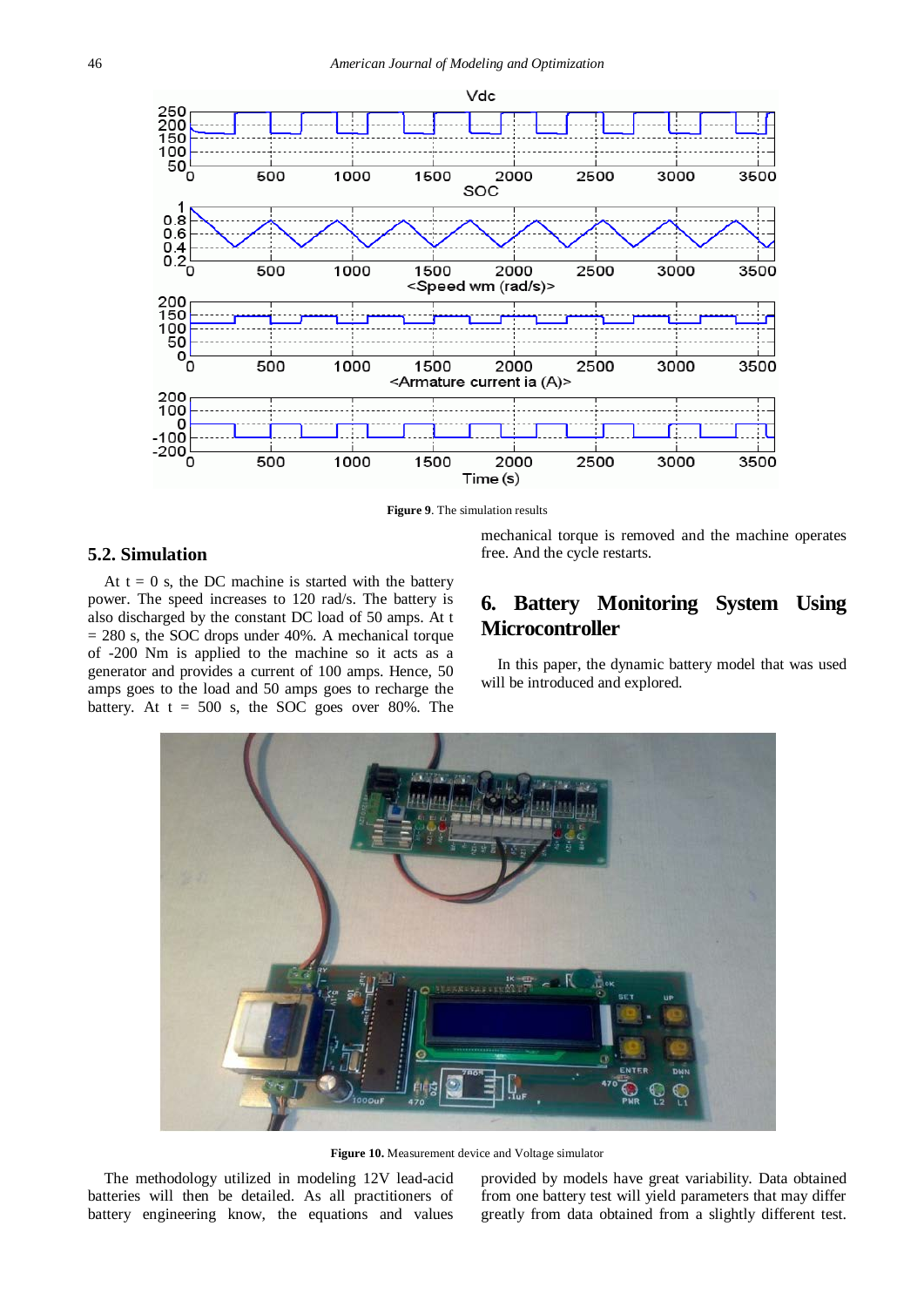Therefore, exact methodology is very important to give end-users of battery models sufficient insight into the domain of their models and when they may no longer apply, and to compare variations in models. There are many models available for battery modeling, and a few of them are mentioned here in this section.

#### **6.1. Experimental Methodology**

The proposed model can therefore represent several types of discharge curves. It is now important to validate whether the obtained parameters properly represent the real behavior of a battery. There are several methods which can be used to validate the model. Of course, it is possible to validate the model by using other simulation

models but the software containing these models is very rare and the parameters they require are sometimes difficult to obtain. The suggested validation approach consists of comparing directly (by superposition) the obtained discharge curves using the model with those of the manufacturers.

The experimental tasks for battery modeling involve placing current profiles upon the battery, and measuring voltage responses. The designed system as shown in [Figure 9,](#page-6-0) [Figure 10,](#page-6-1) [Figure 11](#page-7-0) and [Figure 12](#page-7-1) developed and it consists of Transformer, Micro controller, regulator, capacitor, LED, Monitor and power supply connected to each 12v battery unit. This unit collects all data regarding battery and sends it serially to microcontroller.

<span id="page-7-0"></span>

**Figure 11.** Experimental Hardware

<span id="page-7-1"></span>

**Figure 12.** Electrical schematic for experimental setup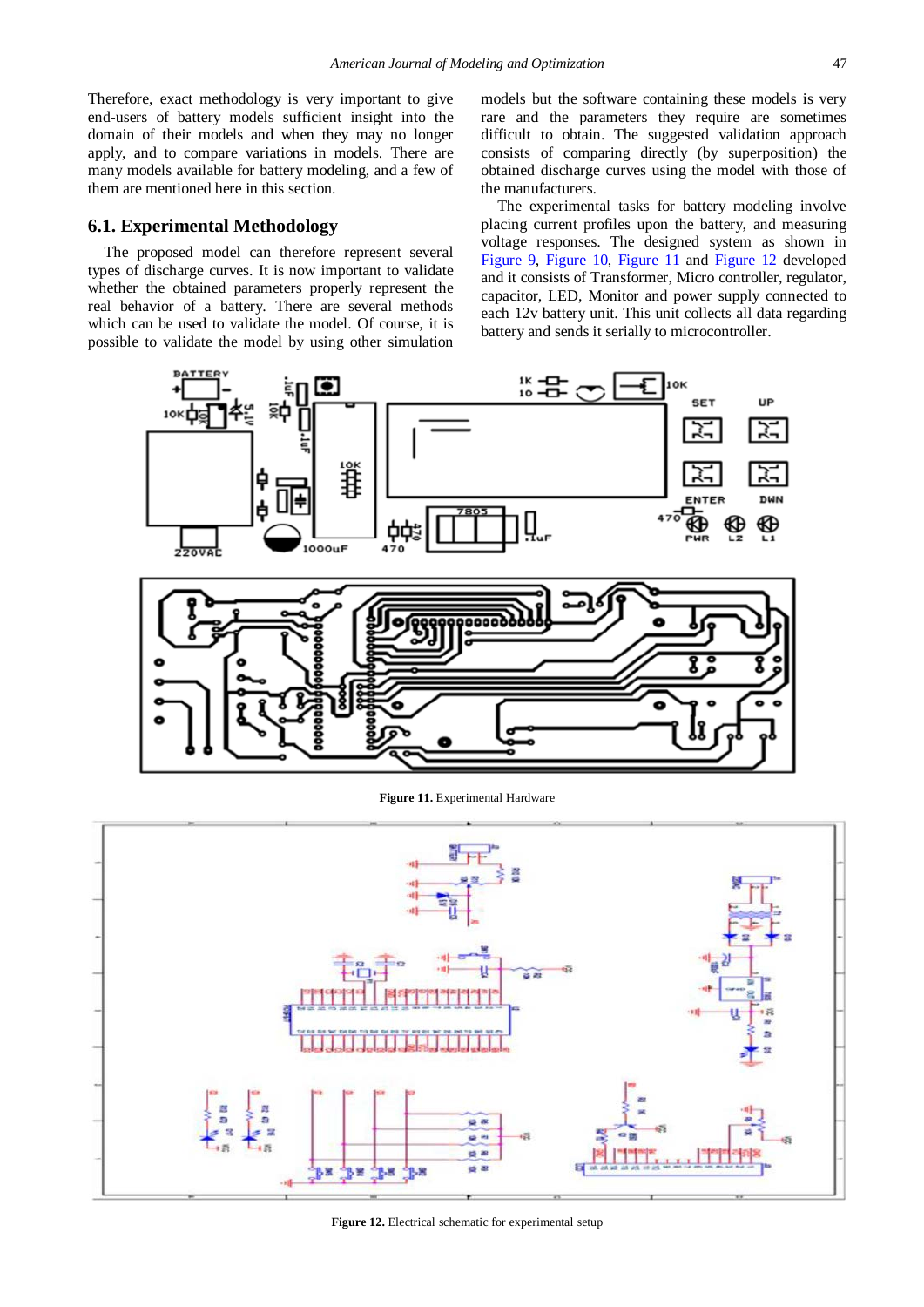<span id="page-8-1"></span><span id="page-8-0"></span>

<span id="page-8-2"></span>**Figure 15.** Graph of Charge